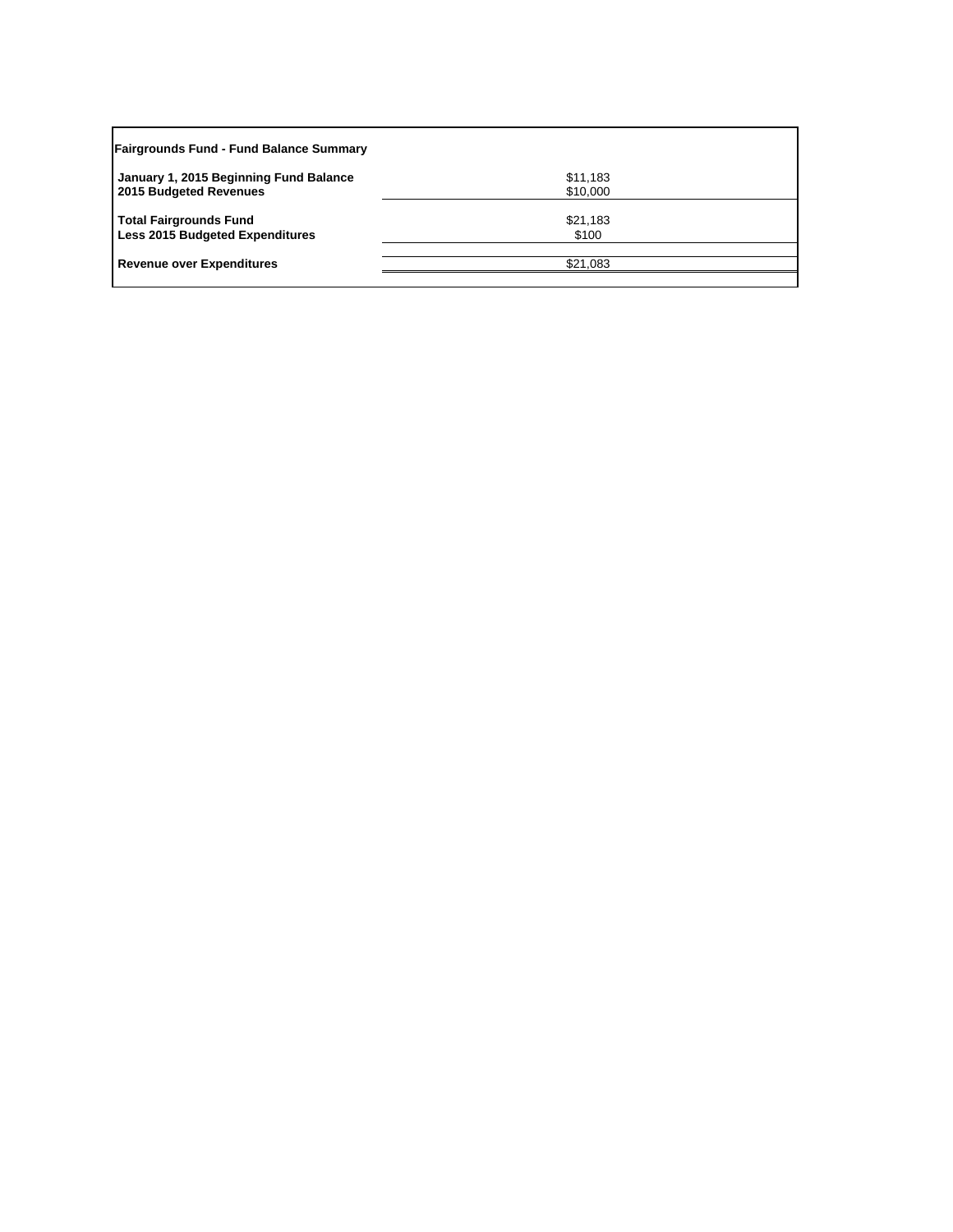## 1-21-2015 11:55 AM

## OUR A Y COUNTY REVENUE & EXPENSE REPORT - UNAUDITED AS OF: JANUARY 1ST, 2015

## 660-FAIRGROUND FUND RAISING

PINANCIAL SUMMARY

|                                    | <b>CURRENT</b><br><b>BUDGET</b> | <b>CURRENT</b><br>PERIOD | YEAR TO DATE<br><b>ACTUAL</b> | <b>BUDGET</b><br><b>BALANCE</b> | <b>N</b> OF<br><b>BUDGET</b> |
|------------------------------------|---------------------------------|--------------------------|-------------------------------|---------------------------------|------------------------------|
| REVENUE SUMMARY                    |                                 |                          |                               |                                 |                              |
| OTHER ADMINISTRATION               | 10,000.00                       | 0.00                     | 0.00                          | 10,000.00                       | 0.00                         |
| <b>TOTAL REVENUES</b>              | 10,000.00                       | 0.00                     | 0.00                          | 10,000.00                       | 0.00                         |
| EXPENDITURE SUMMARY                |                                 |                          |                               |                                 |                              |
| OTHER ADMINISTRATION               | 100.00                          | 0.00                     | 0.00                          | 100.00                          | 0.00                         |
| TOTAL EXPENDITURES                 | 100.00                          | 0.00                     | 0.00                          | 100.00                          | 0.00                         |
| REVENUES OVER/(UNDER) EXPENDITURES | 9,900.00                        | 0.00                     | 0.00                          | 9,900.00                        | 0.00                         |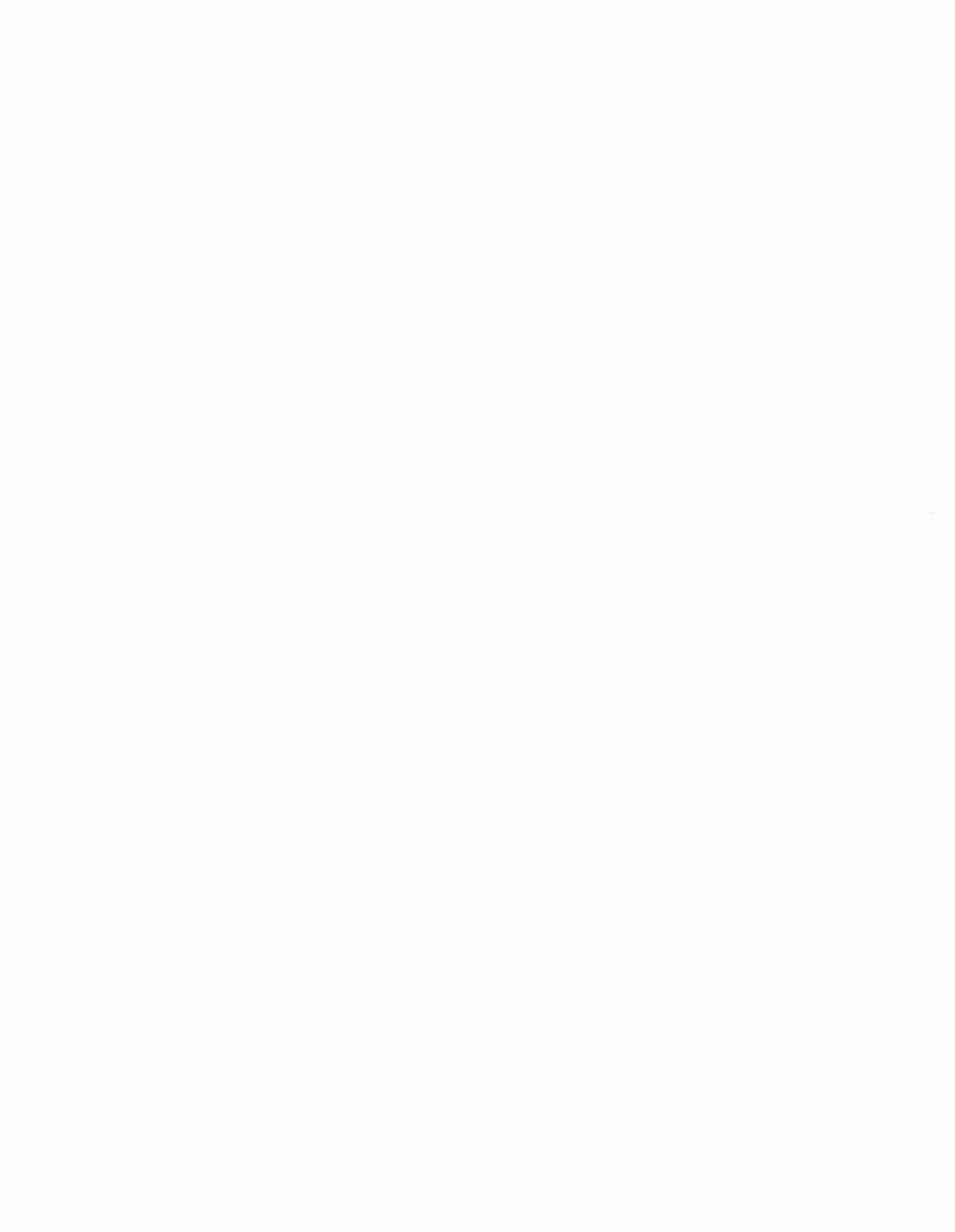1-21-2015 11:55 AM

oaR A Y COUNTY BUDGET REPORT AS OF: JANUARY 1ST, 2015

## 660-FAIRGROUND FUND RAISING

|                               | 2013<br><b>ACTUAL</b> | 2014<br><b>BUDGET</b> | 2014<br><b>ACTUAL</b> | 2015<br><b>BUDGET</b> |
|-------------------------------|-----------------------|-----------------------|-----------------------|-----------------------|
| OTHER ADMINISTRATION          |                       |                       |                       |                       |
| OTHER REVENUE                 |                       |                       |                       |                       |
| 000-6121 DONATIONS            | 2,089.00              | 0.00                  | 0.00                  | 0.00                  |
| TOTAL OTHER REVENUE           | 2,089.00              | 0.00                  | 0.00                  | 0.00                  |
| REIMBURSEMENT<br><b>TOTAL</b> |                       |                       |                       |                       |
| FEES                          |                       |                       |                       |                       |
| 000-6987 GRANDSTANDS          | 1,193.00              | 0.00                  | 7,335.24              | 10,000.00             |
| TOTAL FEES                    | 1,193.00              | 0.00                  | 7,335.24              | 10,000.00             |
| OTHER SOURCES/USES            |                       |                       |                       |                       |
| 000-6991 FUND BALANCE         | 0.00                  | 38,000.00             | 38,000.00             | 0.00                  |
| TOTAL OTHER SOURCES/USES      | 0.00                  | 38,000,00             | 38,000.00             | 0.00                  |
| TOTAL OTHER ADMINISTRATION    | 3,282.00              | 38,000.00             | 45, 335, 24           | 10,000.00             |
|                               |                       |                       |                       |                       |
| <b>TOTAL REVENUES</b><br>***  | 3,282.00              | 38,000.00             | 45, 335.24            | 10,000.00             |
|                               |                       |                       |                       |                       |
|                               |                       |                       |                       |                       |